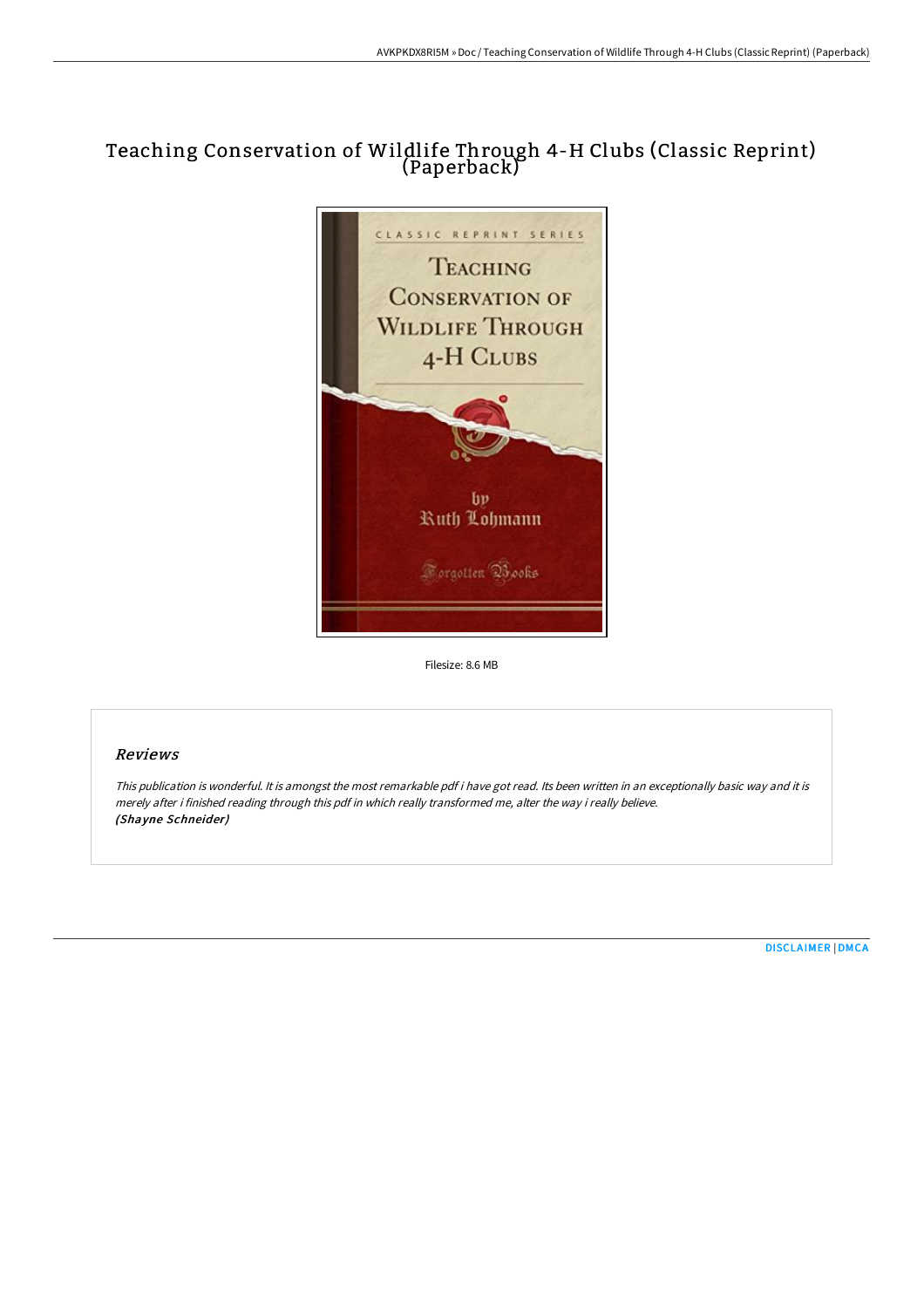## TEACHING CONSERVATION OF WILDLIFE THROUGH 4-H CLUBS (CLASSIC REPRINT) (PAPERBACK)



Forgotten Books, 2017. Paperback. Condition: New. Language: English . Brand New Book \*\*\*\*\* Print on Demand \*\*\*\*\*. Excerpt from Teaching Conservation of Wildlife Through 4-H Clubs Jackson 5 lists 11 extinct North American mammals and 30 other species that are threatened with extinction. Many destructive forces are at work, chief of which are overshoot ing and the destruction of wildlife habitats in connection with the development of agriculture. There is wanton exploitation for com mercial purposes. Game is being taken illegally and for unlawful sale. Bag limits are too high and unfair shooting ethics are still being tolerated in many sections. Too many people are gunners rather than sportsmen. Hornaday gives this distinction between the two: A sportsman stops shooting when game becomes scarce, and he does not object to long closed - season laws; but a gunner believes in killing all that the law allows In foreign countries beautiful birds are still being destroyed to provide feathers for the millinery trade. In certain sections of our own country unintelligent, thoughtless people of low-income levels are killing songbirds like the robin, thrush, meadowlark, ?icker, and mocking bird for food. Automobiles are responsible for the destruo tion of much of our wildlife. Dreyer (4) reports that approximately birds and mammals are killed each day on the highways. Unless some definite action is taken to stop these destructive forces that are continually at work, a considerable part of our remaining wildlife will soon disappear. Yet in spite of the demolition occurring, our wildlife resources, which are difficult to measure in dollars and cents, do support an annual business of over half a billion dollars Wildlife has an immediate as well as a long-time economic return. At the present time many farmers do not appreciate the financial benefits open to them in this...

B Read Teaching Conservation of Wildlife Through 4-H Clubs (Classic Reprint) [\(Paperback\)](http://www.bookdirs.com/teaching-conservation-of-wildlife-through-4-h-cl.html) Online ⊕ Download PDF Teaching Conservation of Wildlife Through 4-H Clubs (Classic Reprint) [\(Paperback\)](http://www.bookdirs.com/teaching-conservation-of-wildlife-through-4-h-cl.html)